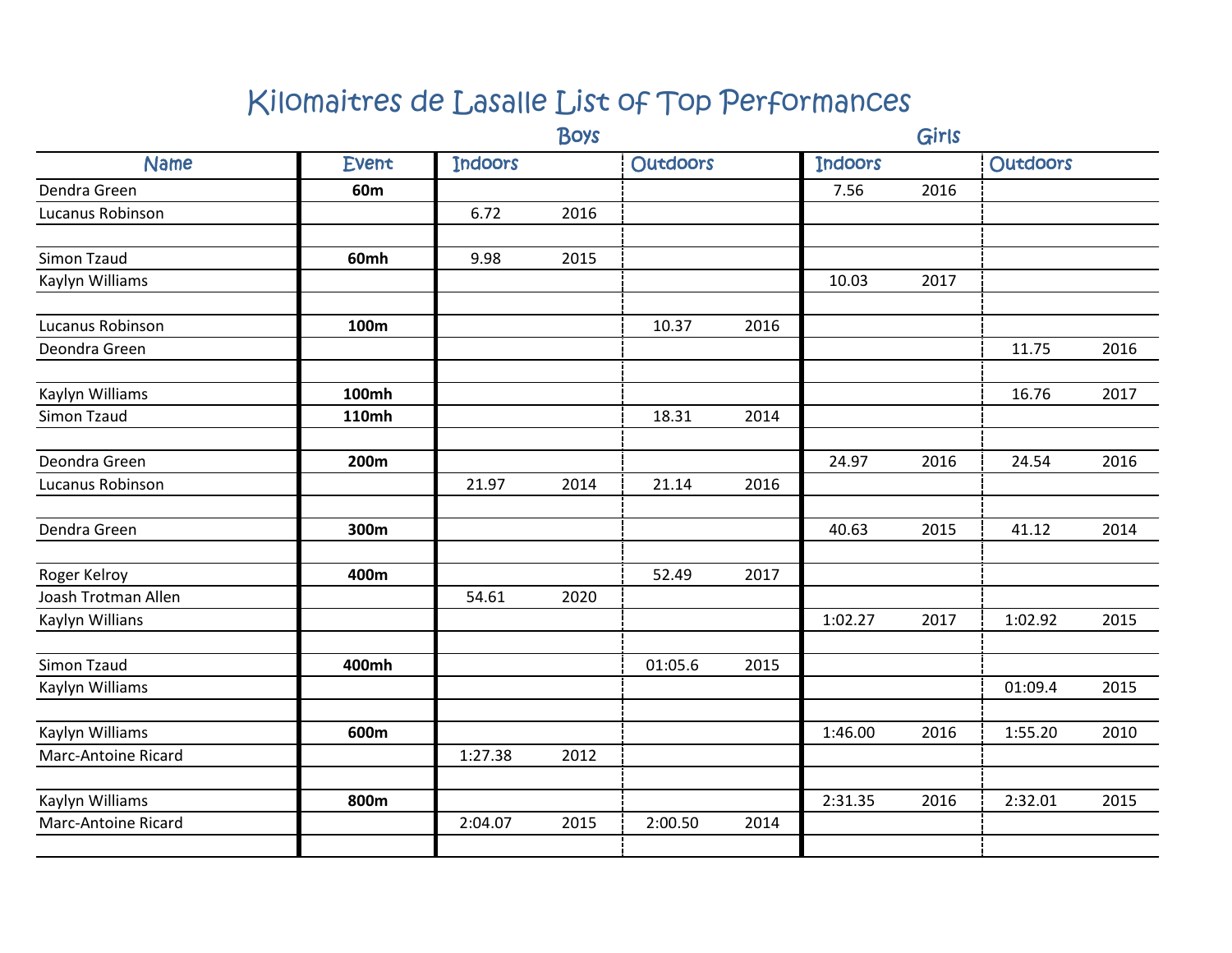|                            |              | <b>Boys</b>    |      |                 |      |                | Girls |                 |      |
|----------------------------|--------------|----------------|------|-----------------|------|----------------|-------|-----------------|------|
| <b>Name</b>                | <b>Event</b> | <b>Indoors</b> |      | <b>Outdoors</b> |      | <b>Indoors</b> |       | <b>Outdoors</b> |      |
| <b>Emmanuel Phillip</b>    | HJ           | 1.90m          | 2010 | 1.90m           | 2010 |                |       |                 |      |
| Nicole Riley               |              |                |      |                 |      |                |       | 1.70m           | 2006 |
| Bryanna Reid               |              |                |      |                 |      | 1.63           | 2016  |                 |      |
|                            |              |                |      |                 |      |                |       |                 |      |
| Lucanus Robinson           | IJ           | 6.69           | 2013 | 6.91            | 2013 |                |       |                 |      |
| Deondra Green              |              |                |      |                 |      | 5.11           | 2015  | 5.21            | 2016 |
|                            |              |                |      |                 |      |                |       |                 |      |
| Christiona Laccome         | TJ           |                |      |                 |      | 9.05           | 2010  | 8.29            | 2010 |
|                            |              |                |      |                 |      |                |       |                 |      |
| <b>Marc-Antoine Ricard</b> | 1000m        | 2:45.81        | 2012 |                 |      |                |       |                 |      |
| <b>Simon Tzaud</b>         |              |                |      | 03:13.9         | 2014 |                |       |                 |      |
| Kaylyn Williams            |              |                |      |                 |      |                |       | 3:32.85         | 2010 |
|                            |              |                |      |                 |      |                |       |                 |      |
| <b>Emily Chen</b>          | 1200m        |                |      |                 |      | 4:21.48        | 2020  |                 |      |
| Rehab Qitout               |              |                |      |                 |      |                |       | 04:23.1         | 2017 |
| Seif-Eddine Djeddaiet      |              | 3:32.91        | 2015 | 3:22.16         | 2015 |                |       |                 |      |
| Zacharie Turgeon           | <b>Mile</b>  | 5:05.95        | 2020 |                 |      | 6:19.24        | 2020  |                 |      |
|                            |              |                |      |                 |      |                |       |                 |      |
| <b>Emily Chen</b>          | 1500m        |                |      |                 |      | 6:09.39        | 2020  | 5:43.06         | 2019 |
| Seif Jeddaiet              |              | 4:29.93        | 2015 |                 |      |                |       |                 |      |
|                            |              |                |      |                 |      |                |       |                 |      |
| <b>Rehab Qitout</b>        | 2000m        |                |      |                 |      | 8:17.47        | 2018  |                 |      |
| Zacharie Turgeon           |              | 7:27.79        | 2017 |                 |      |                |       |                 |      |
| Sherissa Nichols           | 3000m        |                |      |                 |      | 14:11.47       | 2018  |                 |      |
| Zacharie Turgeon           |              | 11:38.42       | 2018 |                 |      |                |       |                 |      |
|                            |              |                |      |                 |      |                |       |                 |      |
| Simon Tzaud                | Penthalon    | 2643           | 2015 |                 |      |                |       |                 |      |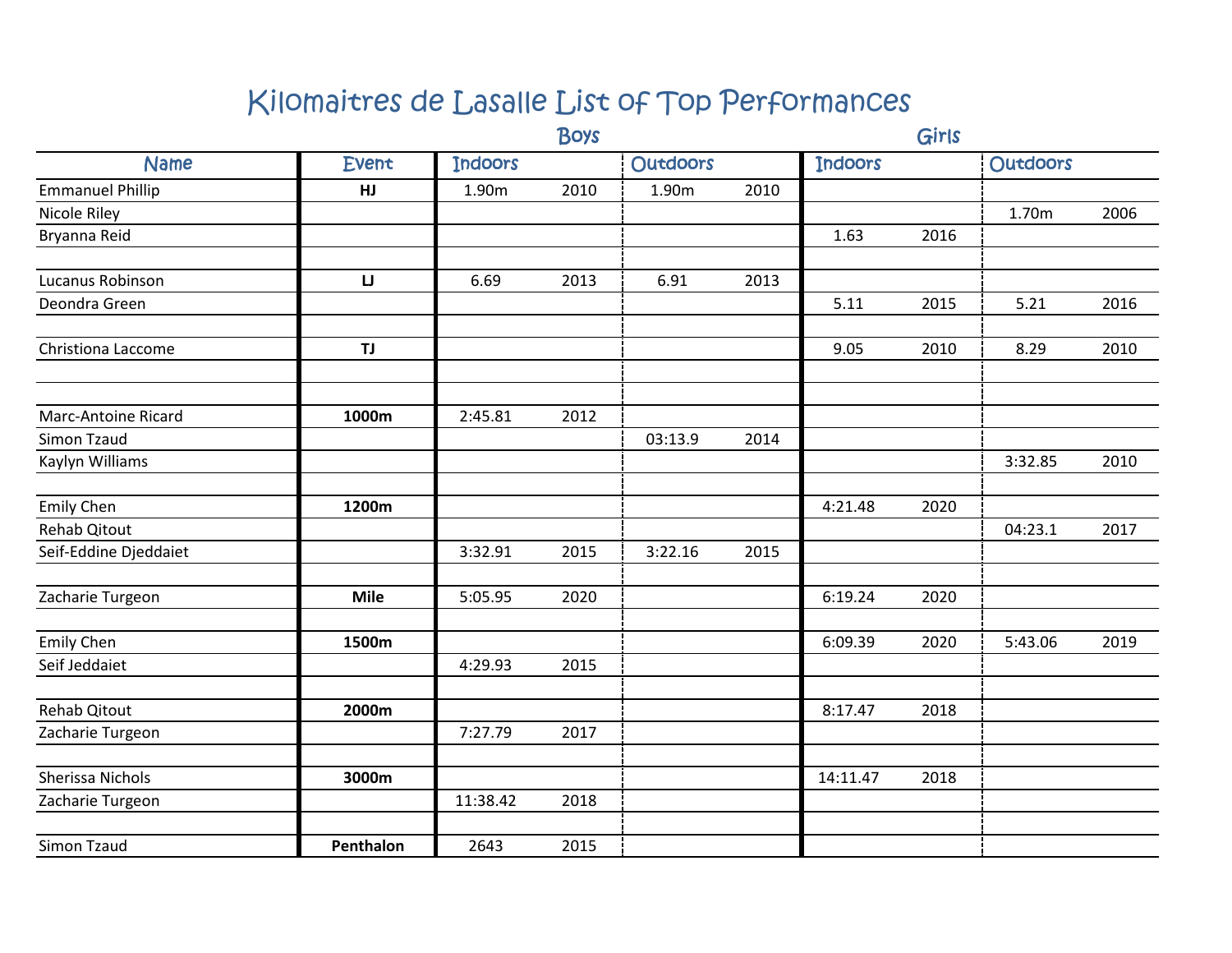|                             | <b>Boys</b>         |                |      |                 |      | Girls          |      |                 |      |
|-----------------------------|---------------------|----------------|------|-----------------|------|----------------|------|-----------------|------|
| <b>Name</b>                 | <b>Event</b>        | <b>Indoors</b> |      | <b>Outdoors</b> |      | <b>Indoors</b> |      | <b>Outdoors</b> |      |
| Kaylyn Williams             |                     |                |      |                 |      | 2685           | 2016 |                 |      |
|                             |                     |                |      |                 |      |                |      |                 |      |
| Kaylyn Williams             | Heptathlon          |                |      |                 |      |                |      | 3824            | 2016 |
|                             |                     |                |      |                 |      |                |      |                 |      |
| Naquita Williams            | Hammer 4kg          |                |      |                 |      |                |      | 58.25           | 2019 |
| Michael Locquiao            |                     |                |      | 31.86           | 2011 |                |      |                 |      |
|                             |                     |                |      |                 |      |                |      |                 |      |
| Miranda Tcheutchoua         | Hammer (16lb)       |                |      |                 |      | 19.86          | 2019 |                 |      |
| Shaylin Scantlebury         |                     | 12.56m         | 2013 |                 |      |                |      |                 |      |
|                             |                     |                |      |                 |      |                |      |                 |      |
| Naquita Williams            | Hammer (20lb)       |                |      |                 |      | 18.45          | 2020 |                 |      |
| <b>Brandon Horsforn</b>     |                     | 17.64          | 2012 |                 |      |                |      |                 |      |
|                             |                     |                |      |                 |      |                |      |                 |      |
| Miranda Tcheutchoua         | Hammer (3kg)        |                |      |                 |      |                |      | 61.52           | 2018 |
|                             |                     |                |      |                 |      |                |      |                 |      |
| <b>Maxine Haran</b>         | SP (7.26)           | 12.35m         | 2016 | 13.04           | 2009 |                |      |                 |      |
| Antonie-Moabi Nzambe-Bugugu |                     |                |      |                 |      |                |      |                 |      |
| Antonie-Moabi Nzambe-Bugugu | <b>SP (6KG)</b>     |                |      | 12.85m          | 2015 |                |      |                 |      |
| <b>Brandon Horsford</b>     |                     | 9.63           |      |                 |      |                |      |                 |      |
|                             |                     |                |      |                 |      |                |      |                 |      |
| Michael Locquiao            | <b>SP</b> (4kg)     | 11.21          | 2011 | 12.09           | 2011 |                |      |                 |      |
| Parfaite Moussouanga        |                     |                |      |                 |      | 10.46          | 2020 | 11.12m          | 2017 |
|                             |                     |                |      |                 |      |                |      |                 |      |
| Parfaite Moussouanga        | SP (3kg)            |                |      |                 |      | 13.83          | 2015 | 12.43m          | 2015 |
| Jan Morin                   |                     | 6.74           | 2020 |                 |      |                |      |                 |      |
| Parfaite Moussouanga        | Discus (1)          |                |      |                 |      |                |      | 44.82m          | 2015 |
| <b>Brandon Horsford</b>     | <b>Discus (1.5)</b> |                |      | 36.34m          | 2012 |                |      |                 |      |
|                             |                     |                |      |                 |      |                |      |                 |      |